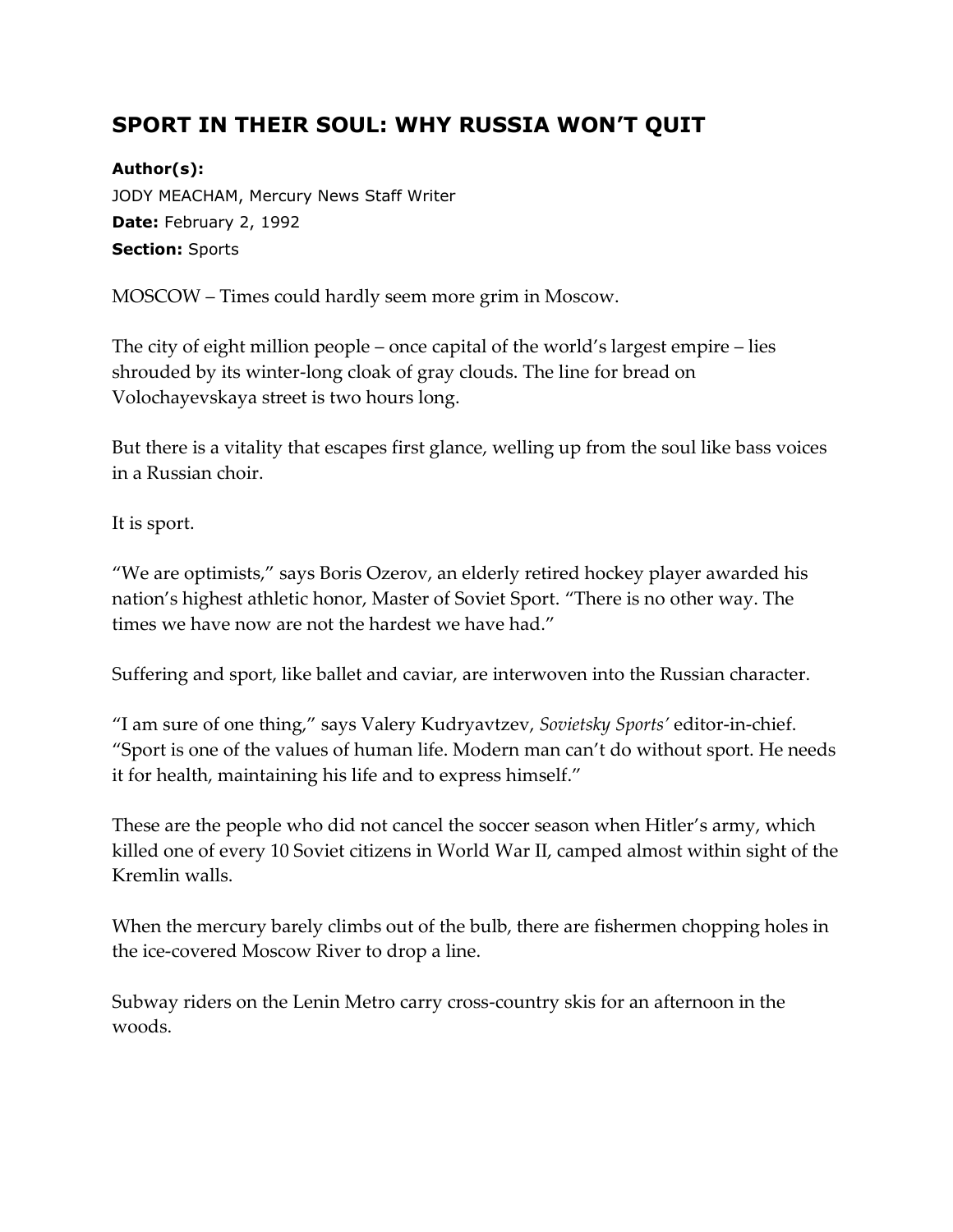Swimmers crowd the steaming outdoor Basin Moskva on the site of St. Savior's Cathedral, razed by Stalin in 1931 because its towering onion domes dominated the landscape of his atheist utopia.

Professional sports clubs like Spartak and Central Red Army, factory-owned sports centers and "palaces of physical culture" – a grandiose-sounding term when literally translated, but basically big recreation halls – are everywhere in the city.

*Sovietsky Sport,* the largest daily sports newspaper in the world with a circulation of 2.5 million, sells out almost immediately at Moscow newsstands.

The athletes who are the legacy of the most successful Olympic effort of any nation – whose 1,194 medals since first entering the 1952 Helsinki Games outnumber even the United States' 959 medals over those 40 years – are still in training.

Yet the athletic life of the nation is facing a severe test from the rotten economy, which has seen prices on some basic foodstuffs rise by as much as 1,000 to 2,000 percent in January, and from the breakup of the Soviet Union into 15 independent nations.

Squeezed for profits that were never a business factor under the old communist system, many factory managers find that closing sports centers is a quick way to save money.

Paychecks to club athletes often are a month or two late arriving.

Because they are paid salaries in Russia's tumbling rubles worth only about \$10 per month in hard currency, hundreds of national team athletes, coaches and trainers have left the country to participate in the NHL, NBA, western European professional sports clubs and Olympic programs in wealthier nations.

The fracturing of the Soviet empire has splintered its sports establishment, with each republic demanding that its own team compete for world attention on the Olympic stage. Russia and Ukraine recently tried to withdraw their basketball teams from the championship of the Soviet Union to emphasize their sovereignty, but the athletes rebelled and played anyway.

"There are people who bring politics into sports and impose the sovereignty of their state on sport," complains Valentin Sytch, head of the USSR basketball federation, speaking over tea poured from a samovar in his office in a dilapidated  $19<sup>th</sup>$  Century nobleman's palace.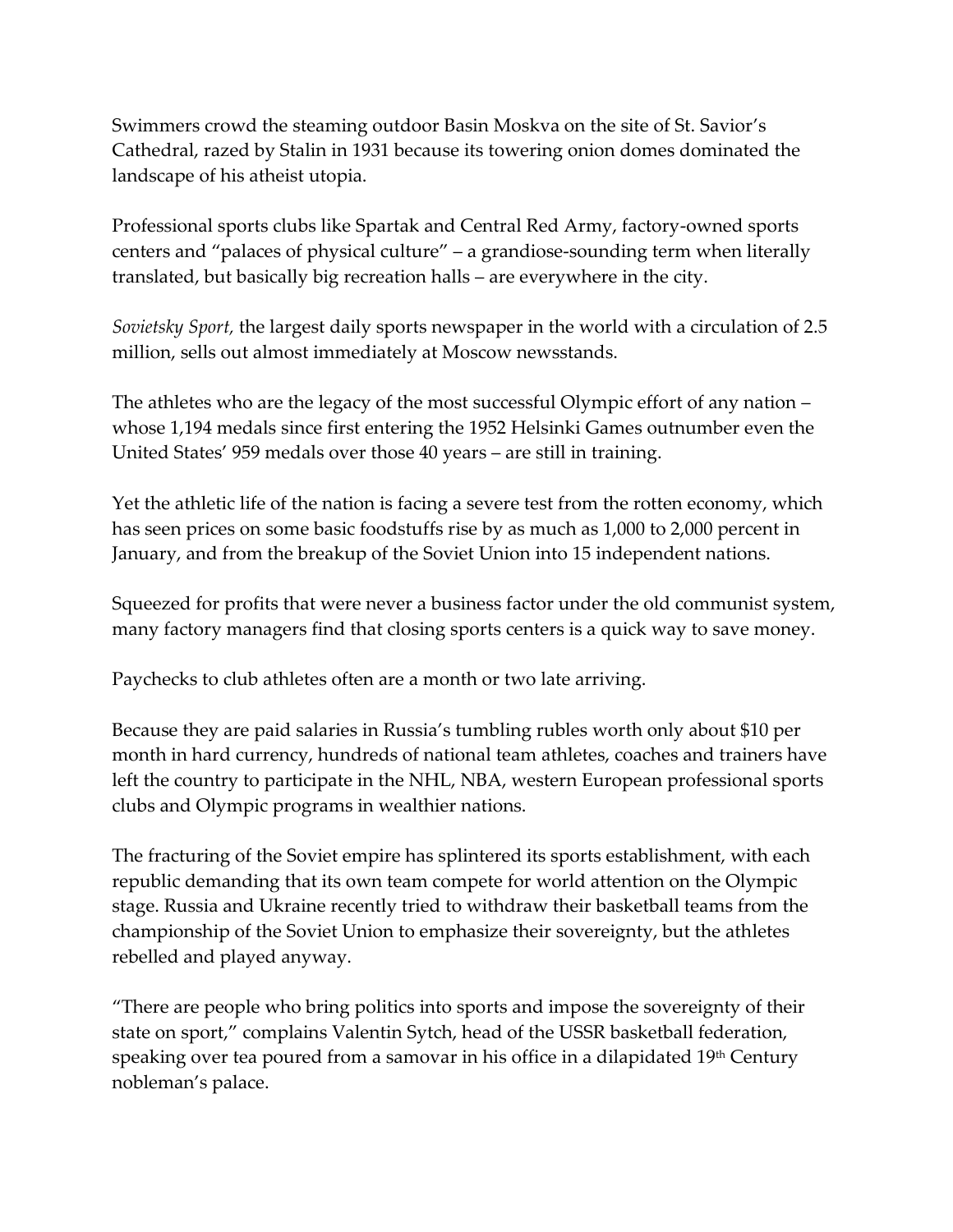"In the National Hockey League of North America, the Montreal Canadiens play the New York Islanders and the Edmonton Oilers play with the Chicago Blackhawks. No one finds any problem of violating sovereignty in it.

"Here, in the former Soviet Union, the politicians see something dreadful in the fact that the Ukrainian teams will compete with the Russian teams."

The three Baltic republics – Estonia, Latvia and Lithuania – which seceded from the Soviet Union, have been recognized by the International Olympic Committee. With the exception of Georgia, which has not joined the commonwealth, the remaining 12 republics of the new Commonwealth of Independent States will send a united team to the Winter Olympics opening Saturday in Albertville, France.

They will carry an Olympic banner instead of the USSR's red flag, and the anthem they sing will be the Olympic hymn rather than the solemn Soviet national anthem.

Those who represented the USSR in past Olympics were privileged people by the impoverished standards of the nation, able to earn higher salaries, get better apartments and be put on shorter waiting lists for cars than ordinary folk.

Some of those perks have disappeared, but athletes' privileged status remains, and with it new problems.

"It's logical the people should feel some resentment," says Artur Dmitriev, who with partner Natasha Mishkutenok is the reigning European and world pairs figure skating champion and the favorite for the gold medal in Albertville.

"I try to mind my own business. I don't want to overdress like a big shot."

Even the Soviet Olympic Committee questions how much emphasis should be given Olympic sports when ordinary physical education classes in schools are badly neglected.

"The system of physical education of kids in this country hasn't even taught the cleaning of teeth," says Alexander Kozlovsky, committee vice president.

Some of the problems with the national sports program are longstanding, but with recent political events, they have reached crisis level.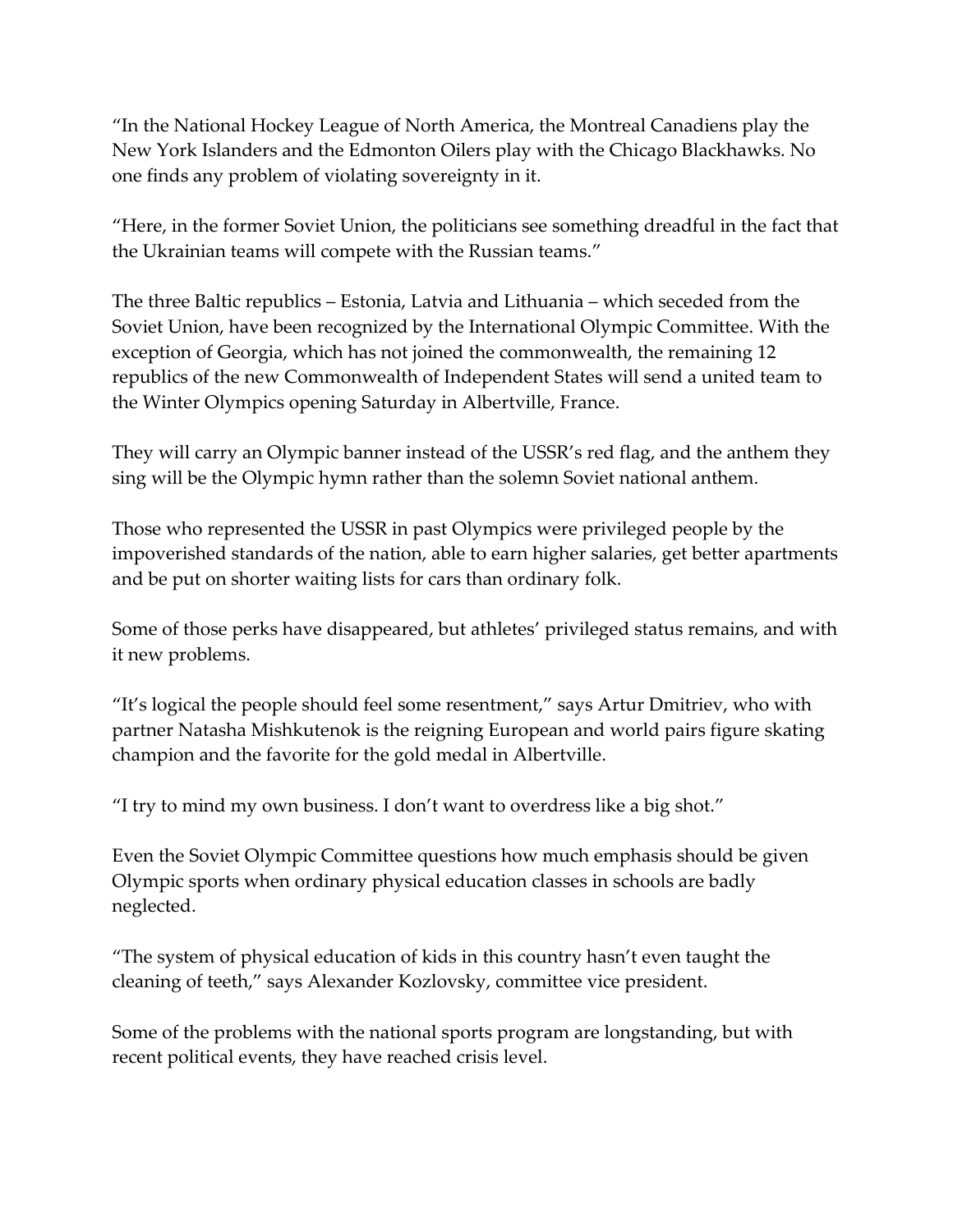Before it was dissolved in December by Russian President Boris Yeltsin, the Soviet state committee for sport – Gossport – employed 1,200 coaches and 25,000 athletes.

Gossport's training centers were located around Moscow and also in outlying republics such as Armenia, where high-altitude training was conducted. Sports science research was done in several republics, notably Kiev, Ukraine.

With its Olympic triumphs, Gossport's 300 million rubles-per-year centralized sports program was a propaganda success for communism. And it took the Soviet people's minds off the hardship and deprivation of their daily lives much as a successful NFL team might unite a depressed U.S. city.

That helped subdue Russia's inferiority complex, which dates at least to the Renaissance, when Western Europe's peasants began to be liberated from serfdom that Russians wouldn't escape until the 19<sup>th</sup> Century. Its people are a product of an uneasy mix of both European and Asian cultures.

In the 18th Century, under the reign of Empress Catherine the Great, who believed France the epitome of European civilization, French became the language of the court and a generation of Russian nobility grew up unable to speak its Slavic native tongue.

Once the USSR entered the Olympics, athletic success joined the Bolshoi, Soviet military might and the space program as a source of national pride.

"We are far behind in many spheres, but in sports it is not so," says Alexei Petrushin, a spectator at the recent Moscow Indoor Track and Field Championships at the Central Red Army Sports Complex.

Despite their shortage of money, the presidents of the republics seem to want to maintain this role in their new nations.

Yeltsin, a former volleyball and tennis player, recently hosted International Olympic Committee President Juan Antonio Samaranch to discuss his republic's Olympic future.

Officials of the former USSR sports establishment, who favor athletic union of the republics, believe sports has an important role to play in reducing national turmoil and rebuilding a national spirit.

"Three hundred million rubles is a huge sum," five-time Olympian Igor Ter-Ovanesyan, now president of the track and field federation, says of the old USSR's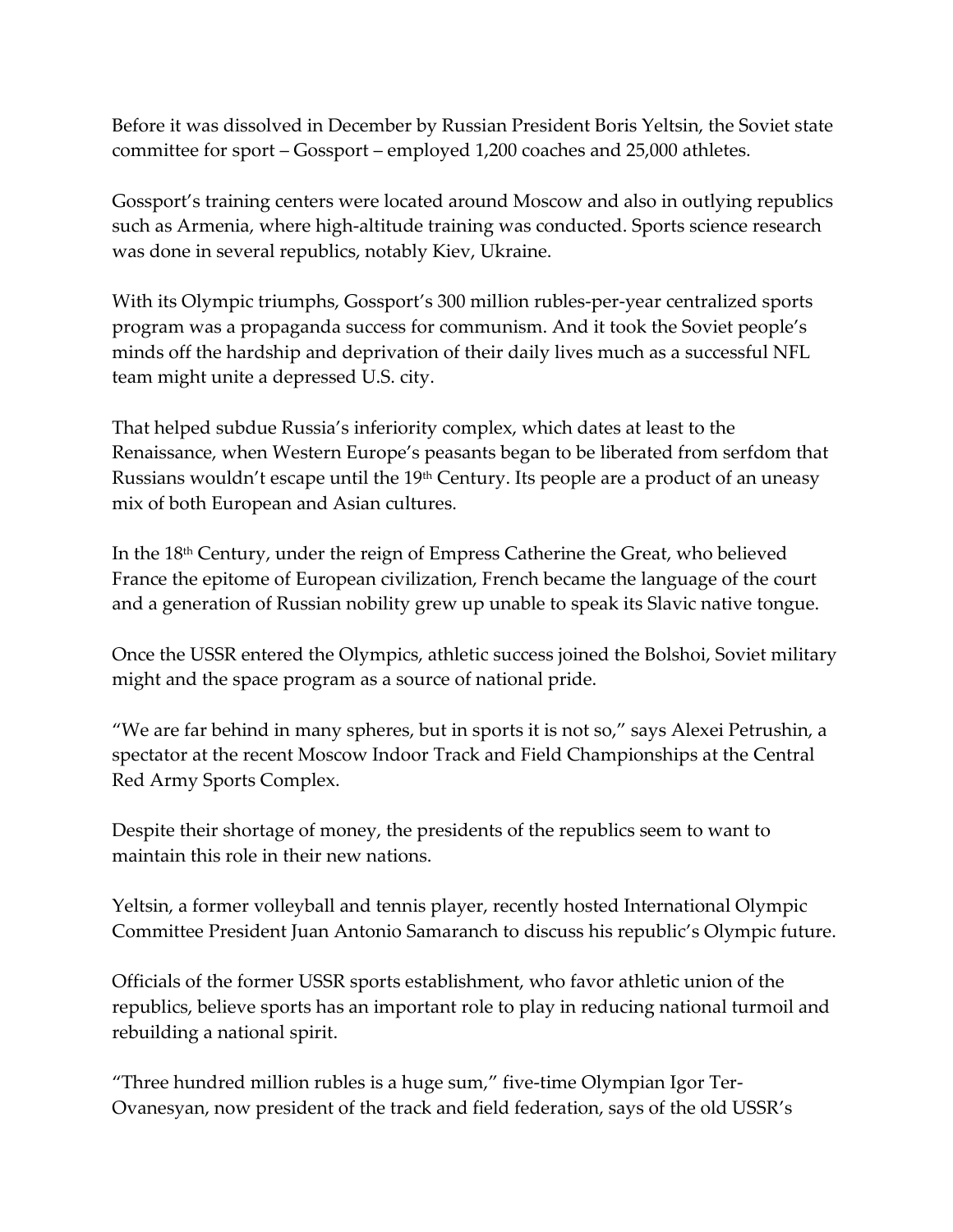sports budget. "There is a part of society with nothing to eat, not enough tennis and no skiing. They say, 'Look at all those Olympic champions. They live like kings. They drive foreign cars.'

"Let's imagine spending 300 million rubles on the other aspects of society. That's one ruble (a third of a U.S. cent) for one year for each person in the country.

"People and youngsters need heroes. A psychologically sane society needs 100,000 people coming together in the same stadium to celebrate. In case this society has degraded to such a degree that there is no room for sport, then it will be very pitiful."

The former Soviet sports establishment is, if anything, better prepared for the change of the economy to a market-based system than the rest of society.

A Muscovite currently pays 15 kopecks -- .003 of a penny – to ride anywhere on the city's relentlessly frequent 132-mile subway system, a fare that will triple in February.

Yet most have no understanding that even this higher payment fails to cover the costs of the subway because the communist government subsidized virtually every area of their personal expenses for 74 years.

Athletes are more fortunate.

"As far as being a sportsman is concerned, great sportsmen can provide for themselves," says Irina Privalovo, expected to run the women's 100 meters this summer in the Barcelona Olympic Games.

For years the state sold athletes' services in exhibitions and competitions to earn the hard currency required for international trade. Internally, the sports were financed by a national lottery and funds from sports publications such as *Sovietsky Sport.*

"We had some advantages," says basketball player Sergei Bazarevich, point guard on the commonwealth Olympic team. "We trained free of charge, and when one of us managed to win, then we were robbed."

Under former Soviet President Mikhail Gorbachev, athletes who competed professionally in the West were at first allowed to keep 7 percent, and later 20 percent, of their earnings with the rest going to Gossport.